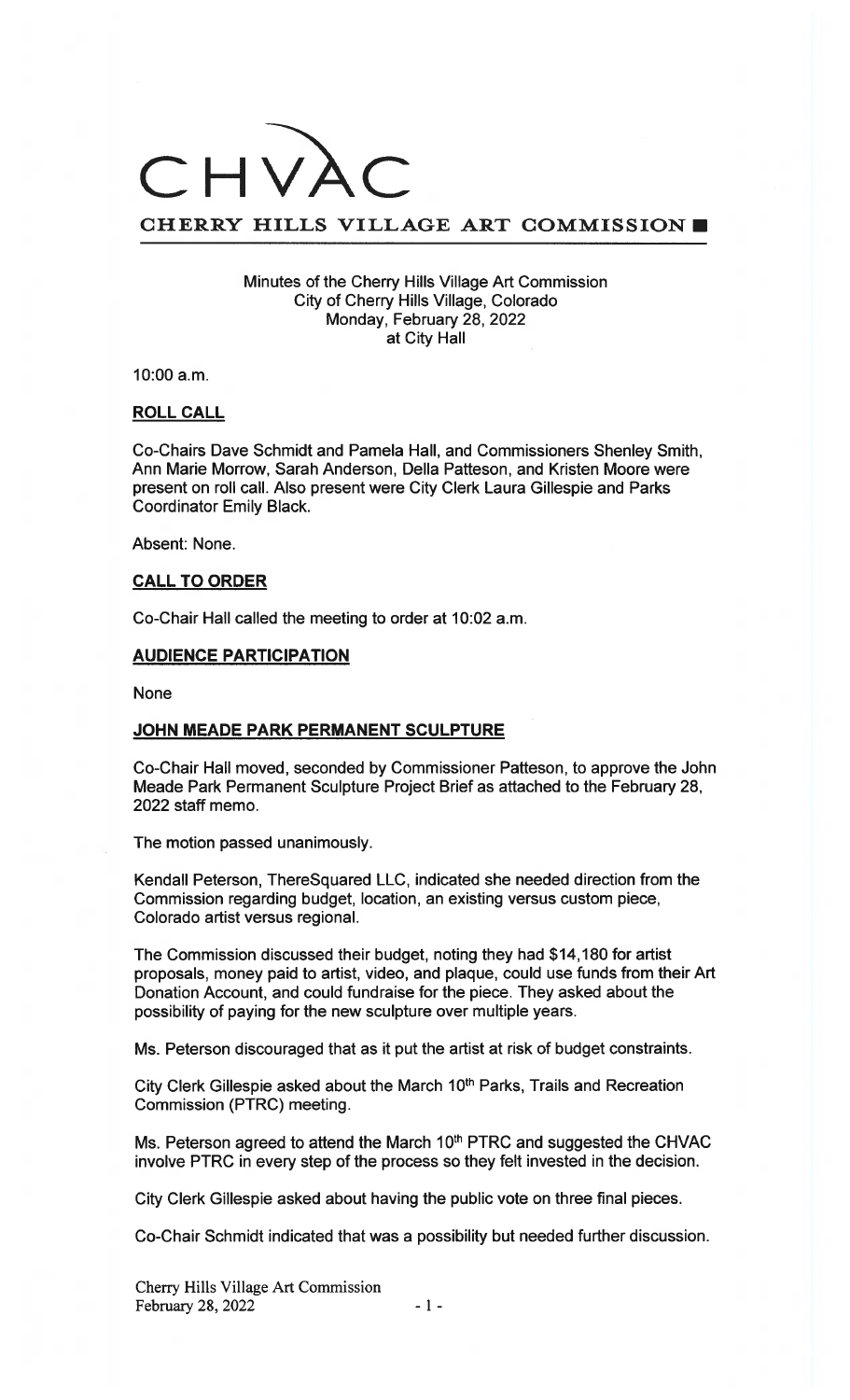Ms. Peterson cautioned it was difficult to make everyone happy.

The Commission reviewed past discussions and public input about choosing <sup>a</sup> representational <sup>p</sup>iece for John Meade Park as <sup>a</sup> compromise for choosing an abstract <sup>p</sup>iece for City Hall

Ms. Peterson left the meeting.

Commissioner Smith suggested an artist be chosen who would be available for <sup>a</sup> video.

Commissioner Patterson volunteered to attend the March 10<sup>th</sup> PTRC meeting if she was available, with Co-Chair Schmidt as the backup.

### CONSENT AGENDA

Co-Chair Hall moved, seconded by Co-Chair Schmidt, to approve the following items on the Consent Agenda:

a. Approval of January 31, <sup>2022</sup> Minutes

The motion passed unanimously.

# ITEMS REMOVED FROM CONSENT AGENDA

None

# UNFINISHED BUSINESS

# John Meade Park Permanent Sculpture

The Commission reviewed sculptures that Ms. Peterson had found in the past and <sup>p</sup>icked four to present to PTRC as examples of what CHVAC was considering — Great Blue by Jim Green, Chauncey by Jim Budish, Bird by Kevin Box, and Navigation by Joshua Wiener. They agreed they did not prefer human figures, and they preferred slightly abstracted animals rather than completely realistic sculptures.

The Commission agreed to take <sup>a</sup> tour of the Park with Coordinator Black after the meeting to find some suggested locations.

The Commission discussed how to collaborate with PTRC on the selection process.

# Unfinished Business

Co-Chair Hall asked for updates on the Crew series relocation and the Robert Mangold write-up; they would ask Ms. Peterson about communicating with Reven Swanson about the fading paint of Windsong III at the next meeting.

City Clerk Gillespie replied Ms. Peterson was in contact with the Parks crew to schedule the Crew series relocation which was dependent on weather; the Mangold write-up was posted on the website.

### Open Studios

Commissioner Smith reported she had emailed all the artists on the Artist Directory and had communicated with five artists who expressed interest in participating in an open studios event.